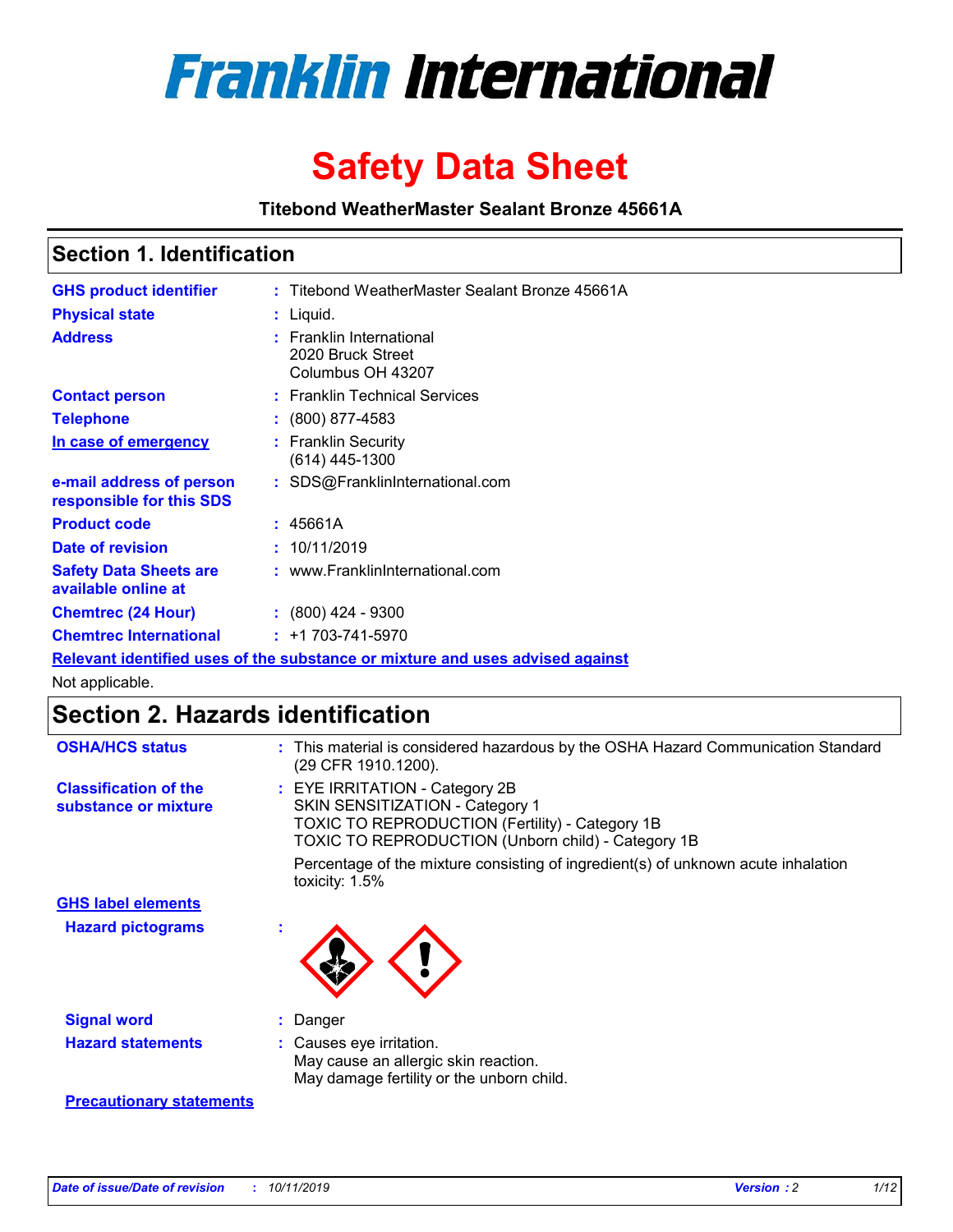### **Section 2. Hazards identification**

| <b>Prevention</b>                          | : Obtain special instructions before use. Do not handle until all safety precautions have<br>been read and understood. Wear protective gloves. Wear eye or face protection.<br>Wear protective clothing. Avoid breathing vapor. Wash hands thoroughly after handling.<br>Contaminated work clothing must not be allowed out of the workplace.                                                        |
|--------------------------------------------|------------------------------------------------------------------------------------------------------------------------------------------------------------------------------------------------------------------------------------------------------------------------------------------------------------------------------------------------------------------------------------------------------|
| <b>Response</b>                            | : IF exposed or concerned: Get medical attention. IF ON SKIN: Wash with plenty of<br>soap and water. Wash contaminated clothing before reuse. If skin irritation or rash<br>occurs: Get medical attention. IF IN EYES: Rinse cautiously with water for several<br>minutes. Remove contact lenses, if present and easy to do. Continue rinsing. If eye<br>irritation persists: Get medical attention. |
| <b>Storage</b>                             | : Store locked up.                                                                                                                                                                                                                                                                                                                                                                                   |
| <b>Disposal</b>                            | : Dispose of contents and container in accordance with all local, regional, national and<br>international regulations.                                                                                                                                                                                                                                                                               |
| <b>Hazards not otherwise</b><br>classified | : Product generates methanol during cure.                                                                                                                                                                                                                                                                                                                                                            |
|                                            |                                                                                                                                                                                                                                                                                                                                                                                                      |

### **Section 3. Composition/information on ingredients**

| <b>Substance/mixture</b><br>Mixture                  |               |                     |
|------------------------------------------------------|---------------|---------------------|
| <b>Ingredient name</b>                               | $\frac{9}{6}$ | <b>CAS number</b>   |
| 3-aminopropyltriethoxysilane<br>Dibutyltin dilaurate | l≤3<br>≤0.3   | 919-30-2<br>77-58-7 |

Any concentration shown as a range is to protect confidentiality or is due to batch variation.

**There are no additional ingredients present which, within the current knowledge of the supplier and in the concentrations applicable, are classified as hazardous to health or the environment and hence require reporting in this section.**

**Occupational exposure limits, if available, are listed in Section 8.**

### **Section 4. First aid measures**

| <b>Description of necessary first aid measures</b> |                                                                                                                                                                                                                                                                                                                                                                                                                                                                                                                                                                                                                                                                                                                                                                           |  |  |  |
|----------------------------------------------------|---------------------------------------------------------------------------------------------------------------------------------------------------------------------------------------------------------------------------------------------------------------------------------------------------------------------------------------------------------------------------------------------------------------------------------------------------------------------------------------------------------------------------------------------------------------------------------------------------------------------------------------------------------------------------------------------------------------------------------------------------------------------------|--|--|--|
| <b>Eye contact</b>                                 | : Immediately flush eyes with plenty of water, occasionally lifting the upper and lower<br>eyelids. Check for and remove any contact lenses. Continue to rinse for at least 10<br>minutes. If irritation persists, get medical attention.                                                                                                                                                                                                                                                                                                                                                                                                                                                                                                                                 |  |  |  |
| <b>Inhalation</b>                                  | : Remove victim to fresh air and keep at rest in a position comfortable for breathing. If<br>not breathing, if breathing is irregular or if respiratory arrest occurs, provide artificial<br>respiration or oxygen by trained personnel. It may be dangerous to the person providing<br>aid to give mouth-to-mouth resuscitation. Get medical attention. If unconscious, place<br>in recovery position and get medical attention immediately. Maintain an open airway.<br>Loosen tight clothing such as a collar, tie, belt or waistband. In case of inhalation of<br>decomposition products in a fire, symptoms may be delayed. The exposed person may<br>need to be kept under medical surveillance for 48 hours.                                                       |  |  |  |
| <b>Skin contact</b>                                | : Wash with plenty of soap and water. Remove contaminated clothing and shoes. Wash<br>contaminated clothing thoroughly with water before removing it, or wear gloves.<br>Continue to rinse for at least 10 minutes. Get medical attention. In the event of any<br>complaints or symptoms, avoid further exposure. Wash clothing before reuse. Clean<br>shoes thoroughly before reuse.                                                                                                                                                                                                                                                                                                                                                                                     |  |  |  |
| <b>Ingestion</b>                                   | : Wash out mouth with water. Remove dentures if any. Remove victim to fresh air and<br>keep at rest in a position comfortable for breathing. If material has been swallowed and<br>the exposed person is conscious, give small quantities of water to drink. Stop if the<br>exposed person feels sick as vomiting may be dangerous. Do not induce vomiting<br>unless directed to do so by medical personnel. If vomiting occurs, the head should be<br>kept low so that vomit does not enter the lungs. Get medical attention. Never give<br>anything by mouth to an unconscious person. If unconscious, place in recovery position<br>and get medical attention immediately. Maintain an open airway. Loosen tight clothing<br>such as a collar, tie, belt or waistband. |  |  |  |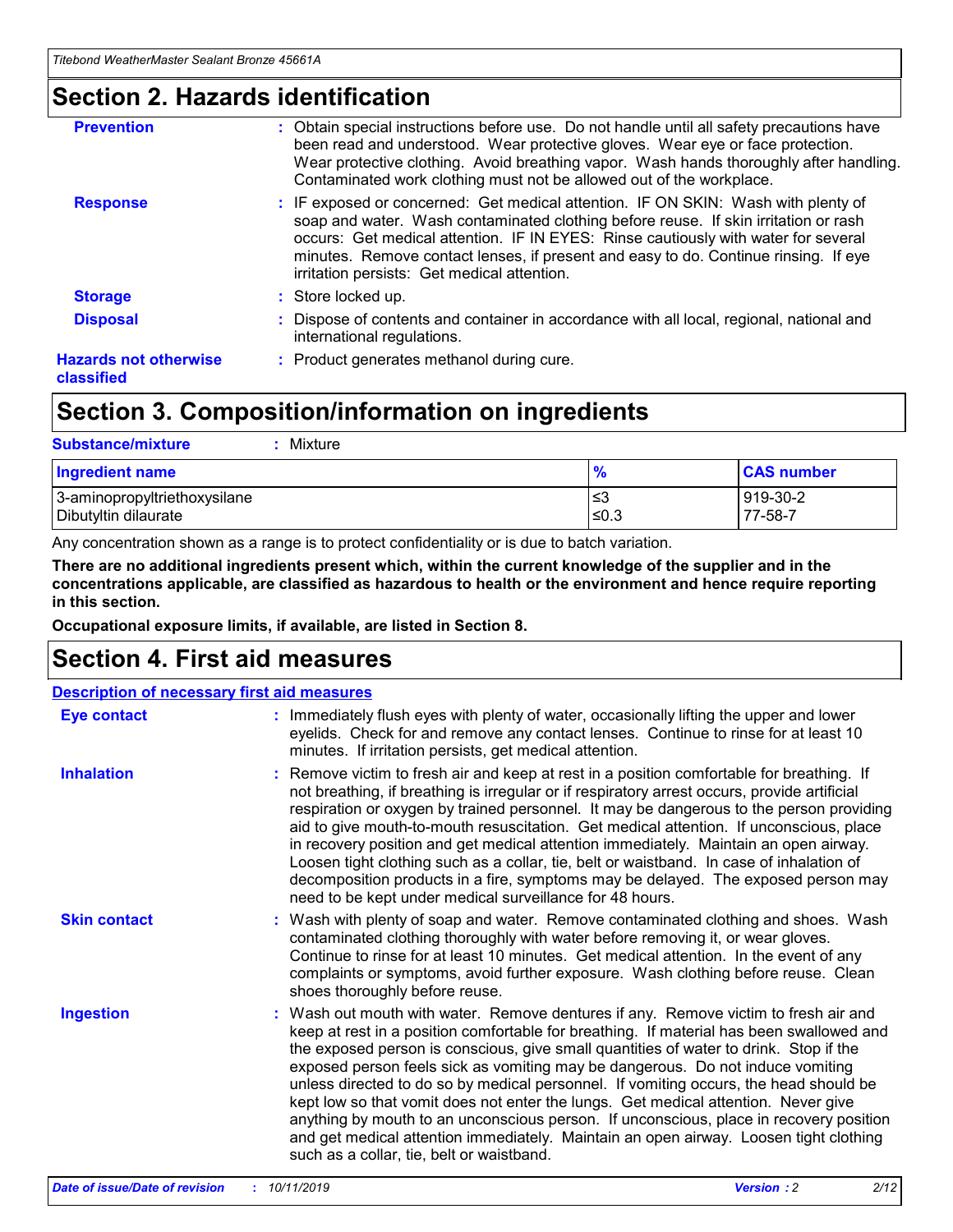## **Section 4. First aid measures**

| Most important symptoms/effects, acute and delayed |  |                                                                                                                                                                                                                                                                                                                                                                                                                 |  |  |
|----------------------------------------------------|--|-----------------------------------------------------------------------------------------------------------------------------------------------------------------------------------------------------------------------------------------------------------------------------------------------------------------------------------------------------------------------------------------------------------------|--|--|
| <b>Potential acute health effects</b>              |  |                                                                                                                                                                                                                                                                                                                                                                                                                 |  |  |
| <b>Eye contact</b>                                 |  | : May cause eye irritation.                                                                                                                                                                                                                                                                                                                                                                                     |  |  |
| <b>Inhalation</b>                                  |  | : No known significant effects or critical hazards.                                                                                                                                                                                                                                                                                                                                                             |  |  |
| <b>Skin contact</b>                                |  | : May cause skin irritation.                                                                                                                                                                                                                                                                                                                                                                                    |  |  |
| <b>Ingestion</b>                                   |  | : No known significant effects or critical hazards.                                                                                                                                                                                                                                                                                                                                                             |  |  |
| Over-exposure signs/symptoms                       |  |                                                                                                                                                                                                                                                                                                                                                                                                                 |  |  |
| <b>Eye contact</b>                                 |  | : Adverse symptoms may include the following:<br>irritation<br>watering<br>redness                                                                                                                                                                                                                                                                                                                              |  |  |
| <b>Inhalation</b>                                  |  | : Adverse symptoms may include the following:<br>reduced fetal weight<br>increase in fetal deaths<br>skeletal malformations                                                                                                                                                                                                                                                                                     |  |  |
| <b>Skin contact</b>                                |  | : Adverse symptoms may include the following:<br>irritation<br>redness<br>reduced fetal weight<br>increase in fetal deaths<br>skeletal malformations                                                                                                                                                                                                                                                            |  |  |
| <b>Ingestion</b>                                   |  | : Adverse symptoms may include the following:<br>reduced fetal weight<br>increase in fetal deaths<br>skeletal malformations                                                                                                                                                                                                                                                                                     |  |  |
|                                                    |  | <b>Indication of immediate medical attention and special treatment needed, if necessary</b>                                                                                                                                                                                                                                                                                                                     |  |  |
| <b>Notes to physician</b>                          |  | : In case of inhalation of decomposition products in a fire, symptoms may be delayed.<br>The exposed person may need to be kept under medical surveillance for 48 hours.                                                                                                                                                                                                                                        |  |  |
| <b>Specific treatments</b>                         |  | : No specific treatment.                                                                                                                                                                                                                                                                                                                                                                                        |  |  |
| <b>Protection of first-aiders</b>                  |  | : No action shall be taken involving any personal risk or without suitable training. If it is<br>suspected that fumes are still present, the rescuer should wear an appropriate mask or<br>self-contained breathing apparatus. It may be dangerous to the person providing aid to<br>give mouth-to-mouth resuscitation. Wash contaminated clothing thoroughly with water<br>before removing it, or wear gloves. |  |  |

**See toxicological information (Section 11)**

### **Section 5. Fire-fighting measures**

| <b>Extinguishing media</b>                             |                                                                                                                                                                                                     |
|--------------------------------------------------------|-----------------------------------------------------------------------------------------------------------------------------------------------------------------------------------------------------|
| <b>Suitable extinguishing</b><br>media                 | : Use an extinguishing agent suitable for the surrounding fire.                                                                                                                                     |
| <b>Unsuitable extinguishing</b><br>media               | : None known.                                                                                                                                                                                       |
| <b>Specific hazards arising</b><br>from the chemical   | : In a fire or if heated, a pressure increase will occur and the container may burst.                                                                                                               |
| <b>Hazardous thermal</b><br>decomposition products     | : Decomposition products may include the following materials:<br>carbon dioxide<br>carbon monoxide<br>nitrogen oxides<br>metal oxide/oxides                                                         |
| <b>Special protective actions</b><br>for fire-fighters | : Promptly isolate the scene by removing all persons from the vicinity of the incident if<br>there is a fire. No action shall be taken involving any personal risk or without suitable<br>training. |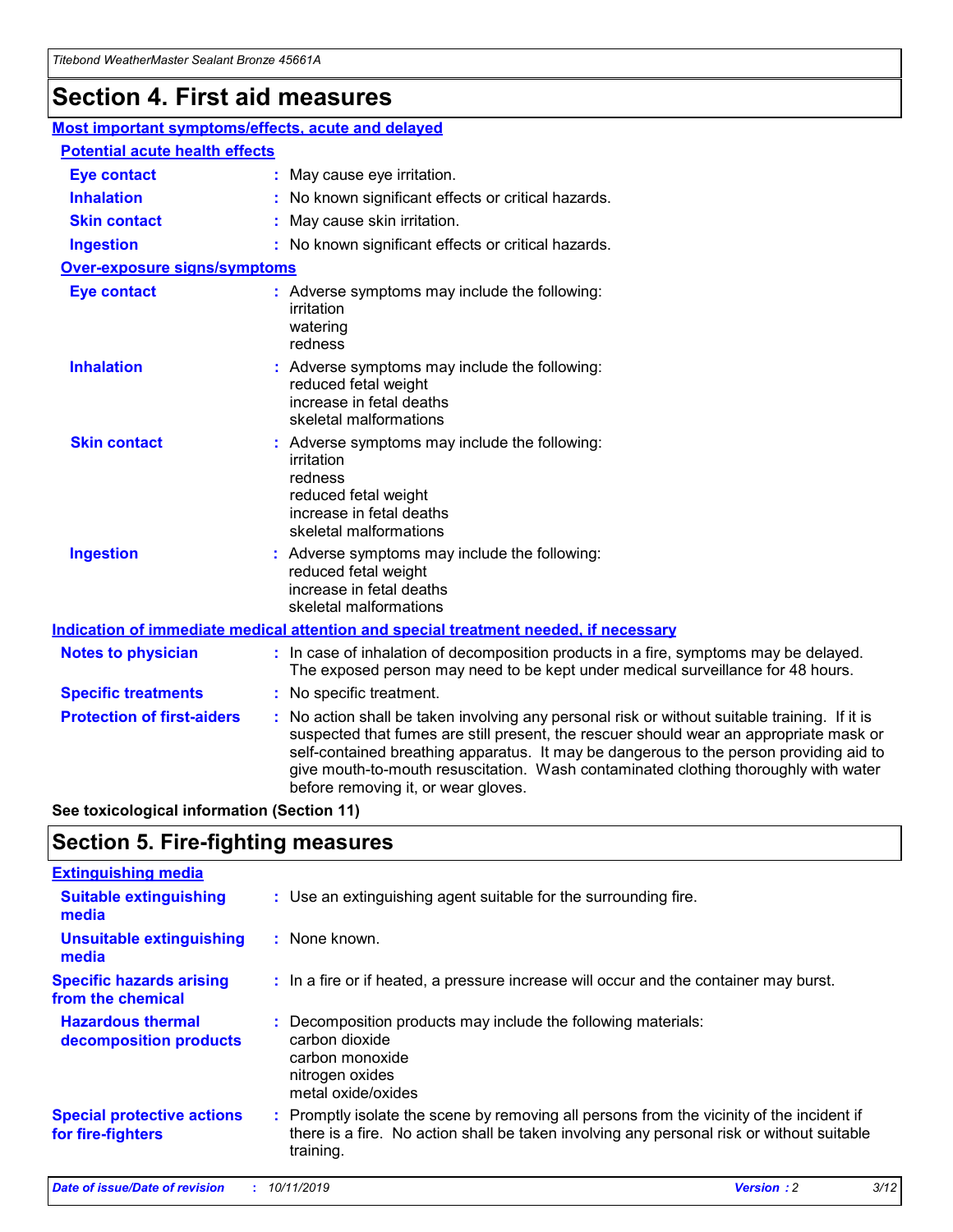### **Section 5. Fire-fighting measures**

**Special protective equipment for fire-fighters** Fire-fighters should wear appropriate protective equipment and self-contained breathing **:** apparatus (SCBA) with a full face-piece operated in positive pressure mode.

### **Section 6. Accidental release measures**

#### **Personal precautions, protective equipment and emergency procedures**

| For non-emergency<br>personnel   |                                                              | : No action shall be taken involving any personal risk or without suitable training.<br>Evacuate surrounding areas. Keep unnecessary and unprotected personnel from<br>entering. Do not touch or walk through spilled material. Avoid breathing vapor or mist.<br>Provide adequate ventilation. Wear appropriate respirator when ventilation is<br>inadequate. Put on appropriate personal protective equipment.                                                                                                                                                                                                                                                                                             |  |  |  |
|----------------------------------|--------------------------------------------------------------|--------------------------------------------------------------------------------------------------------------------------------------------------------------------------------------------------------------------------------------------------------------------------------------------------------------------------------------------------------------------------------------------------------------------------------------------------------------------------------------------------------------------------------------------------------------------------------------------------------------------------------------------------------------------------------------------------------------|--|--|--|
|                                  |                                                              | For emergency responders : If specialized clothing is required to deal with the spillage, take note of any information in<br>Section 8 on suitable and unsuitable materials. See also the information in "For non-<br>emergency personnel".                                                                                                                                                                                                                                                                                                                                                                                                                                                                  |  |  |  |
| <b>Environmental precautions</b> |                                                              | : Avoid dispersal of spilled material and runoff and contact with soil, waterways, drains<br>and sewers. Inform the relevant authorities if the product has caused environmental<br>pollution (sewers, waterways, soil or air).                                                                                                                                                                                                                                                                                                                                                                                                                                                                              |  |  |  |
|                                  | <b>Methods and materials for containment and cleaning up</b> |                                                                                                                                                                                                                                                                                                                                                                                                                                                                                                                                                                                                                                                                                                              |  |  |  |
| <b>Small spill</b>               |                                                              | : Stop leak if without risk. Move containers from spill area. Dilute with water and mop up<br>if water-soluble. Alternatively, or if water-insoluble, absorb with an inert dry material and<br>place in an appropriate waste disposal container. Dispose of via a licensed waste<br>disposal contractor.                                                                                                                                                                                                                                                                                                                                                                                                     |  |  |  |
| <b>Large spill</b>               |                                                              | : Stop leak if without risk. Move containers from spill area. Approach release from<br>upwind. Prevent entry into sewers, water courses, basements or confined areas. Wash<br>spillages into an effluent treatment plant or proceed as follows. Contain and collect<br>spillage with non-combustible, absorbent material e.g. sand, earth, vermiculite or<br>diatomaceous earth and place in container for disposal according to local regulations<br>(see Section 13). Dispose of via a licensed waste disposal contractor. Contaminated<br>absorbent material may pose the same hazard as the spilled product. Note: see<br>Section 1 for emergency contact information and Section 13 for waste disposal. |  |  |  |

### **Section 7. Handling and storage**

| <b>Precautions for safe handling</b>                                             |                                                                                                                                                                                                                                                                                                                                                                                                                                                                                                                                                                                                                                                                                                                                                                                                                                                  |
|----------------------------------------------------------------------------------|--------------------------------------------------------------------------------------------------------------------------------------------------------------------------------------------------------------------------------------------------------------------------------------------------------------------------------------------------------------------------------------------------------------------------------------------------------------------------------------------------------------------------------------------------------------------------------------------------------------------------------------------------------------------------------------------------------------------------------------------------------------------------------------------------------------------------------------------------|
| <b>Protective measures</b>                                                       | : Put on appropriate personal protective equipment (see Section 8). Persons with a<br>history of skin sensitization problems should not be employed in any process in which<br>this product is used. Avoid exposure - obtain special instructions before use. Avoid<br>exposure during pregnancy. Do not handle until all safety precautions have been read<br>and understood. Do not get in eyes or on skin or clothing. Do not ingest. Avoid<br>breathing vapor or mist. If during normal use the material presents a respiratory hazard,<br>use only with adequate ventilation or wear appropriate respirator. Keep in the original<br>container or an approved alternative made from a compatible material, kept tightly<br>closed when not in use. Empty containers retain product residue and can be hazardous.<br>Do not reuse container. |
| <b>Advice on general</b><br>occupational hygiene                                 | : Eating, drinking and smoking should be prohibited in areas where this material is<br>handled, stored and processed. Workers should wash hands and face before eating,<br>drinking and smoking. Remove contaminated clothing and protective equipment before<br>entering eating areas. See also Section 8 for additional information on hygiene<br>measures.                                                                                                                                                                                                                                                                                                                                                                                                                                                                                    |
| <b>Conditions for safe storage,</b><br>including any<br><b>incompatibilities</b> | Store between the following temperatures: 0 to 120°C (32 to 248°F). Store in<br>accordance with local regulations. Store in original container protected from direct<br>sunlight in a dry, cool and well-ventilated area, away from incompatible materials (see<br>Section 10) and food and drink. Store locked up. Keep container tightly closed and<br>sealed until ready for use. Containers that have been opened must be carefully<br>resealed and kept upright to prevent leakage. Do not store in unlabeled containers.<br>Use appropriate containment to avoid environmental contamination. See Section 10 for<br>incompatible materials before handling or use.                                                                                                                                                                         |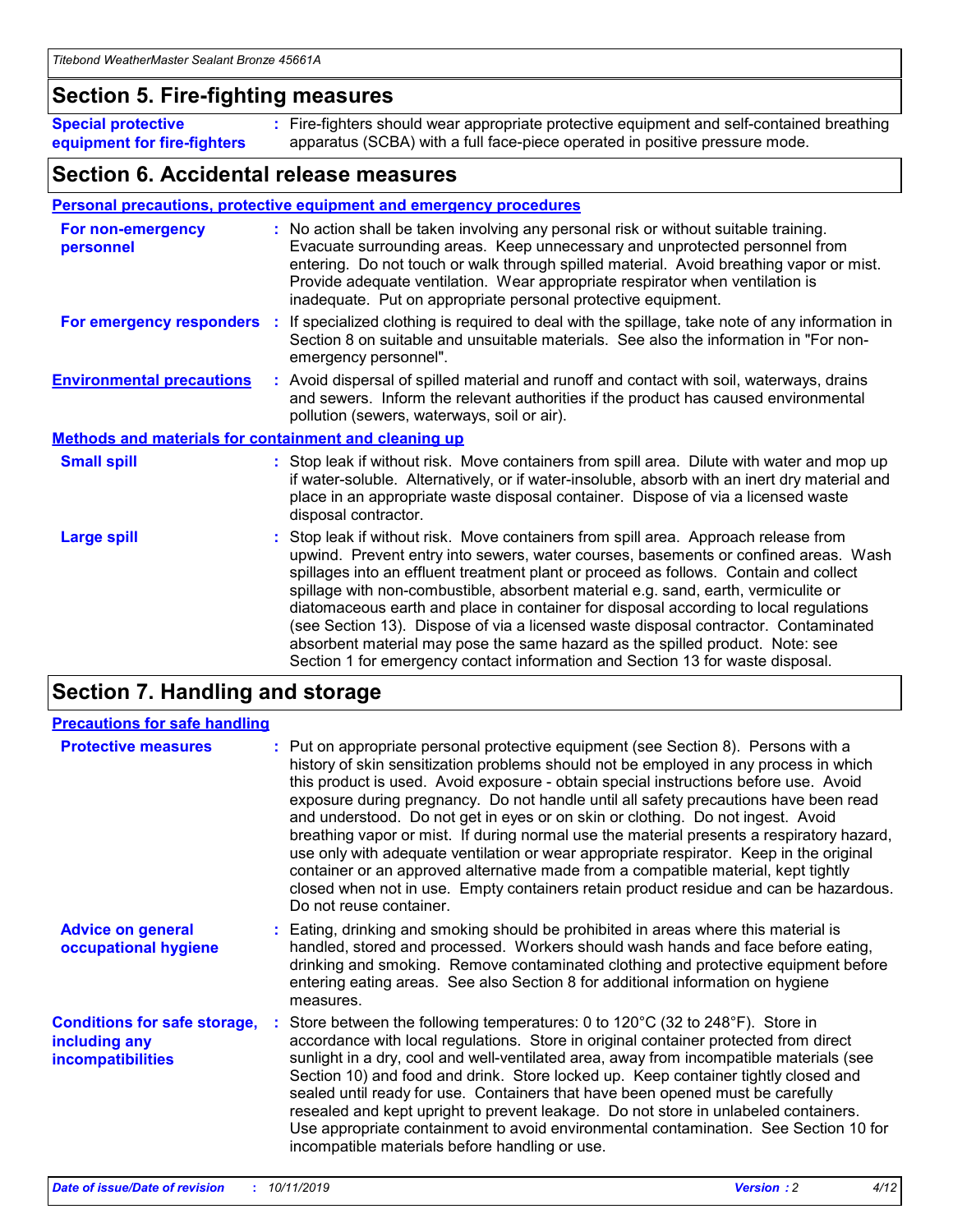## **Section 8. Exposure controls/personal protection**

#### **Control parameters**

#### **Occupational exposure limits**

| <b>Ingredient name</b>                               |    |                                          | <b>Exposure limits</b>                                                                                                                                                                                                                                                                                                                                                                                                                                                                                                                                                                                                 |
|------------------------------------------------------|----|------------------------------------------|------------------------------------------------------------------------------------------------------------------------------------------------------------------------------------------------------------------------------------------------------------------------------------------------------------------------------------------------------------------------------------------------------------------------------------------------------------------------------------------------------------------------------------------------------------------------------------------------------------------------|
| 3-aminopropyltriethoxysilane<br>Dibutyltin dilaurate |    |                                          | None.<br>ACGIH TLV (United States, 3/2019). Absorbed through skin.<br>Notes: as Sn<br>TWA: 0.1 mg/m <sup>3</sup> , (as Sn) 8 hours.<br>STEL: 0.2 mg/m <sup>3</sup> , (as Sn) 15 minutes.<br>NIOSH REL (United States, 10/2016). Absorbed through skin.<br>Notes: as Sn<br>TWA: 0.1 mg/m <sup>3</sup> , (as Sn) 10 hours.<br>OSHA PEL (United States, 5/2018). Notes: as Sn<br>TWA: $0.1 \text{ mg/m}^3$ , (as Sn) 8 hours.<br>OSHA PEL 1989 (United States, 3/1989). Absorbed through skin.<br>Notes: measured as Sn<br>TWA: 0.1 mg/m <sup>3</sup> , (measured as Sn) 8 hours. Form: Organic                           |
| <b>Appropriate engineering</b><br>controls           |    |                                          | : If user operations generate dust, fumes, gas, vapor or mist, use process enclosures,<br>local exhaust ventilation or other engineering controls to keep worker exposure to<br>airborne contaminants below any recommended or statutory limits.                                                                                                                                                                                                                                                                                                                                                                       |
| <b>Environmental exposure</b><br><b>controls</b>     |    |                                          | Emissions from ventilation or work process equipment should be checked to ensure<br>they comply with the requirements of environmental protection legislation. In some<br>cases, fume scrubbers, filters or engineering modifications to the process equipment<br>will be necessary to reduce emissions to acceptable levels.                                                                                                                                                                                                                                                                                          |
| <b>Individual protection measures</b>                |    |                                          |                                                                                                                                                                                                                                                                                                                                                                                                                                                                                                                                                                                                                        |
| <b>Hygiene measures</b>                              |    |                                          | : Wash hands, forearms and face thoroughly after handling chemical products, before<br>eating, smoking and using the lavatory and at the end of the working period.<br>Appropriate techniques should be used to remove potentially contaminated clothing.<br>Contaminated work clothing should not be allowed out of the workplace. Wash<br>contaminated clothing before reusing. Ensure that eyewash stations and safety<br>showers are close to the workstation location.                                                                                                                                            |
| <b>Eye/face protection</b>                           |    |                                          | : Safety eyewear complying with an approved standard should be used when a risk<br>assessment indicates this is necessary to avoid exposure to liquid splashes, mists,<br>gases or dusts. If contact is possible, the following protection should be worn, unless<br>the assessment indicates a higher degree of protection: chemical splash goggles.                                                                                                                                                                                                                                                                  |
| <b>Skin protection</b>                               |    |                                          |                                                                                                                                                                                                                                                                                                                                                                                                                                                                                                                                                                                                                        |
| <b>Hand protection</b>                               |    |                                          | : Chemical-resistant, impervious gloves complying with an approved standard should be<br>worn at all times when handling chemical products if a risk assessment indicates this is<br>necessary. Considering the parameters specified by the glove manufacturer, check<br>during use that the gloves are still retaining their protective properties. It should be<br>noted that the time to breakthrough for any glove material may be different for different<br>glove manufacturers. In the case of mixtures, consisting of several substances, the<br>protection time of the gloves cannot be accurately estimated. |
| <b>Body protection</b>                               |    | handling this product.                   | Personal protective equipment for the body should be selected based on the task being<br>performed and the risks involved and should be approved by a specialist before                                                                                                                                                                                                                                                                                                                                                                                                                                                |
| <b>Other skin protection</b>                         |    | specialist before handling this product. | : Appropriate footwear and any additional skin protection measures should be selected<br>based on the task being performed and the risks involved and should be approved by a                                                                                                                                                                                                                                                                                                                                                                                                                                          |
| <b>Respiratory protection</b>                        | ÷. | aspects of use.                          | Based on the hazard and potential for exposure, select a respirator that meets the<br>appropriate standard or certification. Respirators must be used according to a<br>respiratory protection program to ensure proper fitting, training, and other important                                                                                                                                                                                                                                                                                                                                                         |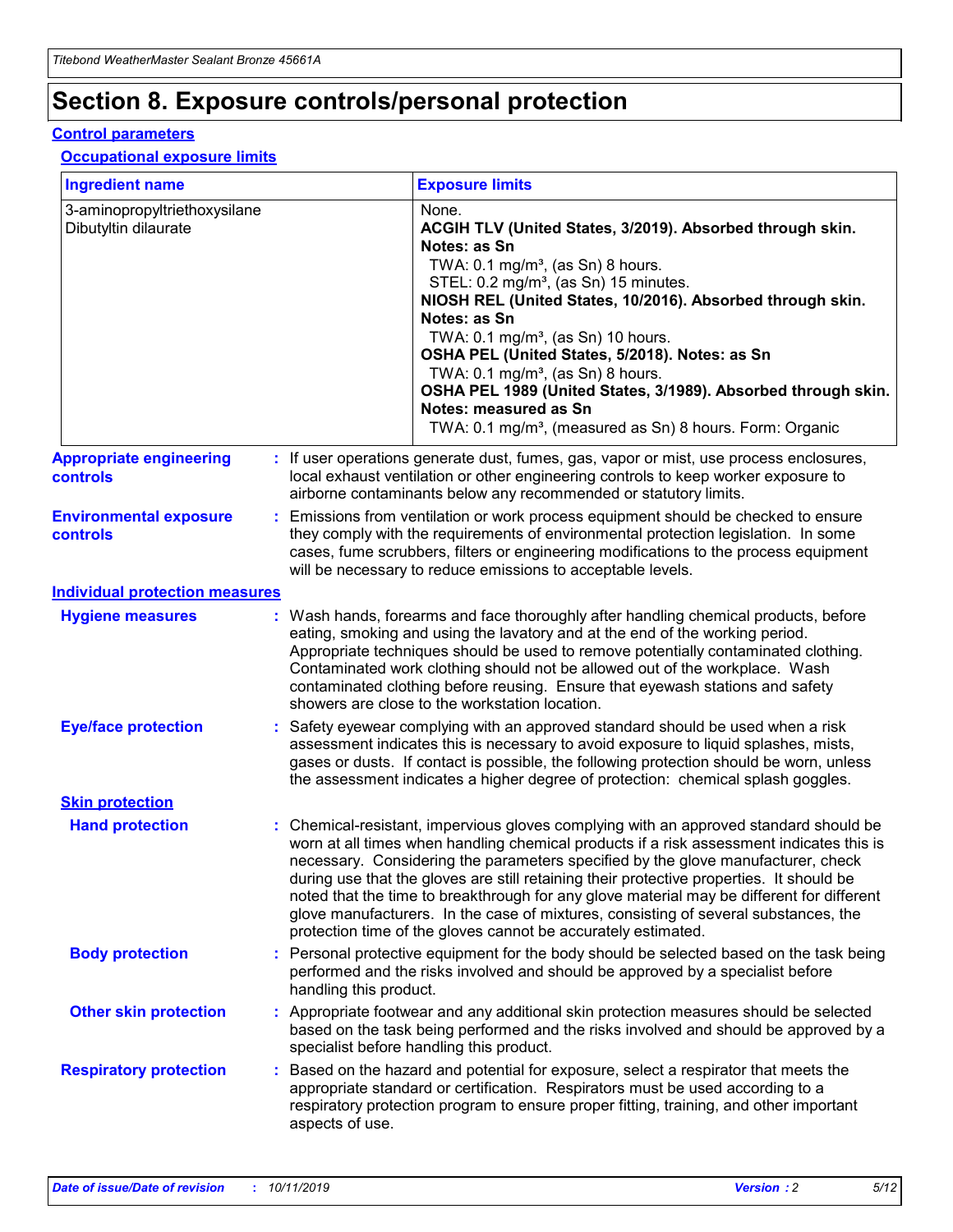### **Section 9. Physical and chemical properties**

#### **Appearance**

| <b>Physical state</b>                             | : Liquid. [Paste.]                                              |
|---------------------------------------------------|-----------------------------------------------------------------|
| <b>Color</b>                                      | bronze                                                          |
| Odor                                              | None [Slight]                                                   |
| <b>Odor threshold</b>                             | $:$ Not available.                                              |
| рH                                                | : Not applicable.                                               |
| <b>Melting point</b>                              | : Not available.                                                |
| <b>Boiling point</b>                              | : $>100^{\circ}$ C ( $>212^{\circ}$ F)                          |
| <b>Flash point</b>                                | : Closed cup: >200°C (>392°F) [Setaflash.]                      |
| <b>Evaporation rate</b>                           | $:$ <1 (butyl acetate = 1)                                      |
| <b>Flammability (solid, gas)</b>                  | : Not available.                                                |
| Lower and upper explosive<br>(flammable) limits   | : Not available.                                                |
| <b>VOC (less water, less</b><br>exempt solvents)  | : 0 g/l                                                         |
|                                                   |                                                                 |
| <b>Volatility</b>                                 | $: 0\%$ (w/w)                                                   |
| <b>Vapor density</b>                              | : Not available.                                                |
| <b>Relative density</b>                           | : 1.4329                                                        |
| <b>Solubility</b>                                 | Insoluble in the following materials: cold water and hot water. |
| <b>Solubility in water</b>                        | : Not available.                                                |
| <b>Partition coefficient: n-</b><br>octanol/water | $:$ Not available.                                              |
| <b>Auto-ignition temperature</b>                  | : Not available.                                                |
| <b>Decomposition temperature</b>                  | : Not available.                                                |

### **Section 10. Stability and reactivity**

| <b>Reactivity</b>                            | : No specific test data related to reactivity available for this product or its ingredients.            |
|----------------------------------------------|---------------------------------------------------------------------------------------------------------|
| <b>Chemical stability</b>                    | : The product is stable.                                                                                |
| <b>Possibility of hazardous</b><br>reactions | : Under normal conditions of storage and use, hazardous reactions will not occur.                       |
| <b>Conditions to avoid</b>                   | : No specific data.                                                                                     |
| <b>Incompatible materials</b>                | : No specific data.                                                                                     |
| <b>Hazardous decomposition</b><br>products   | Under normal conditions of storage and use, hazardous decomposition products should<br>not be produced. |

## **Section 11. Toxicological information**

### **Information on toxicological effects**

#### **Acute toxicity**

| <b>Product/ingredient name</b> | <b>Result</b>           | <b>Species</b> | <b>Dose</b>                | <b>Exposure</b> |
|--------------------------------|-------------------------|----------------|----------------------------|-----------------|
| 3-aminopropyltriethoxysilane   | <b>ILD50 Dermal</b>     | Rabbit         | 4.29 g/kg                  |                 |
| Dibutyltin dilaurate           | ILD50 Oral<br>LD50 Oral | Rat<br>Rat     | $1.57$ g/kg<br>175 $mg/kg$ |                 |
|                                |                         |                |                            |                 |

**Irritation/Corrosion**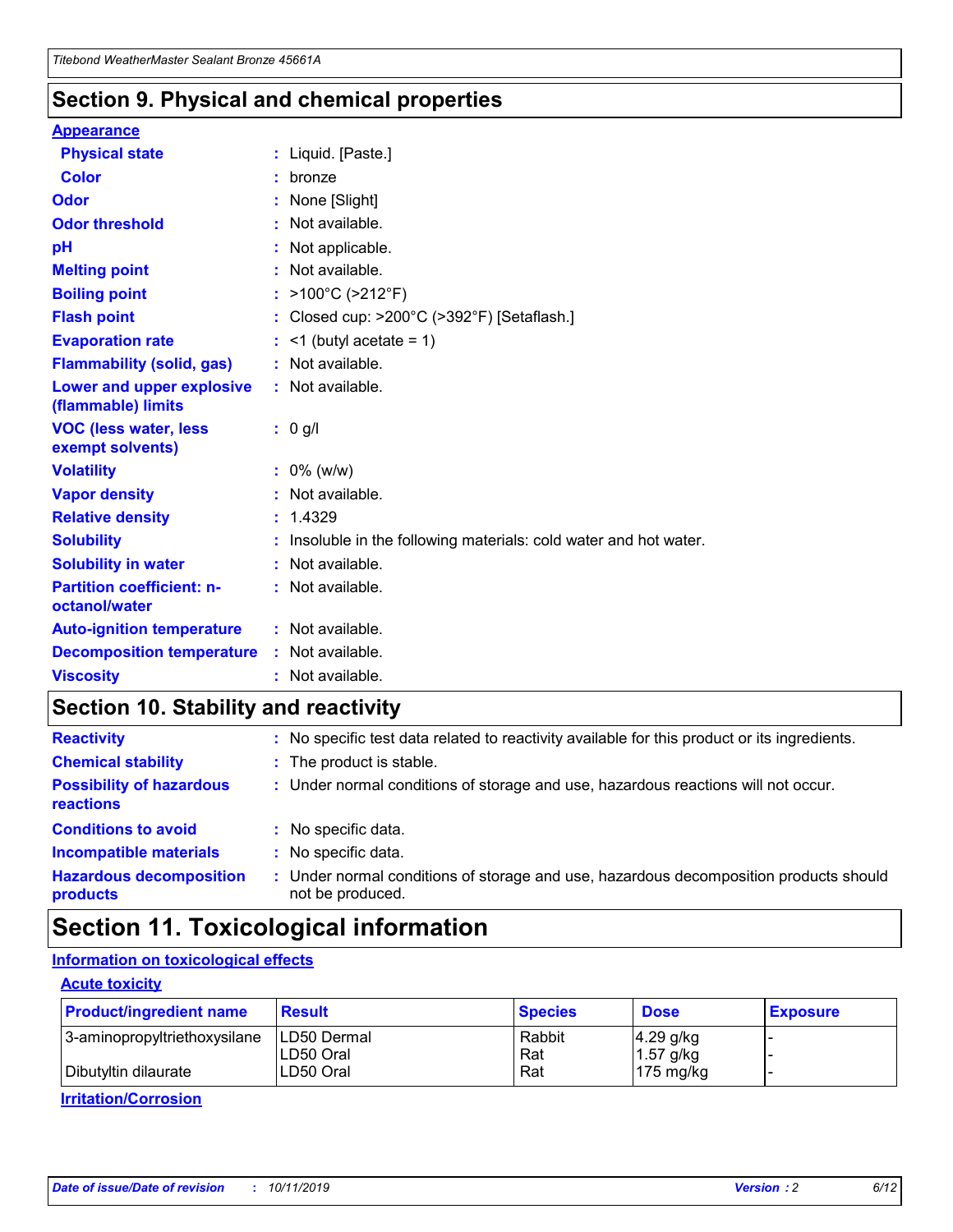## **Section 11. Toxicological information**

| <b>Product/ingredient name</b> | <b>Result</b>            | <b>Species</b> | <b>Score</b> | <b>Exposure</b>           | <b>Observation</b> |
|--------------------------------|--------------------------|----------------|--------------|---------------------------|--------------------|
| 3-aminopropyltriethoxysilane   | Eyes - Mild irritant     | Rabbit         |              | $100$ mg                  |                    |
|                                | Eyes - Severe irritant   | Rabbit         |              | 24 hours 750              |                    |
|                                |                          |                |              | ug                        |                    |
|                                | Skin - Severe irritant   | Rabbit         |              | 24 hours 5                | -                  |
| Dibutyltin dilaurate           | Eyes - Moderate irritant | Rabbit         |              | mq<br><b>24 hours 100</b> |                    |
|                                |                          |                |              | mg                        |                    |
|                                | Skin - Severe irritant   | Rabbit         |              | 500 mg                    |                    |

#### **Sensitization**

Not available.

#### **Mutagenicity**

Not available.

#### **Carcinogenicity**

Not available.

#### **Reproductive toxicity**

Not available.

#### **Teratogenicity**

Not available.

#### **Specific target organ toxicity (single exposure)**

Not available.

#### **Specific target organ toxicity (repeated exposure)**

| <b>Name</b>                                                                  |                                                                                                                             | <b>Category</b> | <b>Route of</b><br>exposure  | <b>Target organs</b> |
|------------------------------------------------------------------------------|-----------------------------------------------------------------------------------------------------------------------------|-----------------|------------------------------|----------------------|
| Dibutyltin dilaurate                                                         |                                                                                                                             | Category 1      | $\qquad \qquad \blacksquare$ | respiratory system   |
| <b>Aspiration hazard</b><br>Not available.                                   |                                                                                                                             |                 |                              |                      |
| <b>Information on the likely</b><br>routes of exposure                       | : Not available.                                                                                                            |                 |                              |                      |
| <b>Potential acute health effects</b>                                        |                                                                                                                             |                 |                              |                      |
| <b>Eye contact</b>                                                           | : May cause eye irritation.                                                                                                 |                 |                              |                      |
| <b>Inhalation</b>                                                            | : No known significant effects or critical hazards.                                                                         |                 |                              |                      |
| <b>Skin contact</b>                                                          | : May cause skin irritation.                                                                                                |                 |                              |                      |
| <b>Ingestion</b>                                                             | : No known significant effects or critical hazards.                                                                         |                 |                              |                      |
| Symptoms related to the physical, chemical and toxicological characteristics |                                                                                                                             |                 |                              |                      |
| <b>Eye contact</b>                                                           | : Adverse symptoms may include the following:<br>irritation<br>watering<br>redness                                          |                 |                              |                      |
| <b>Inhalation</b>                                                            | : Adverse symptoms may include the following:<br>reduced fetal weight<br>increase in fetal deaths<br>skeletal malformations |                 |                              |                      |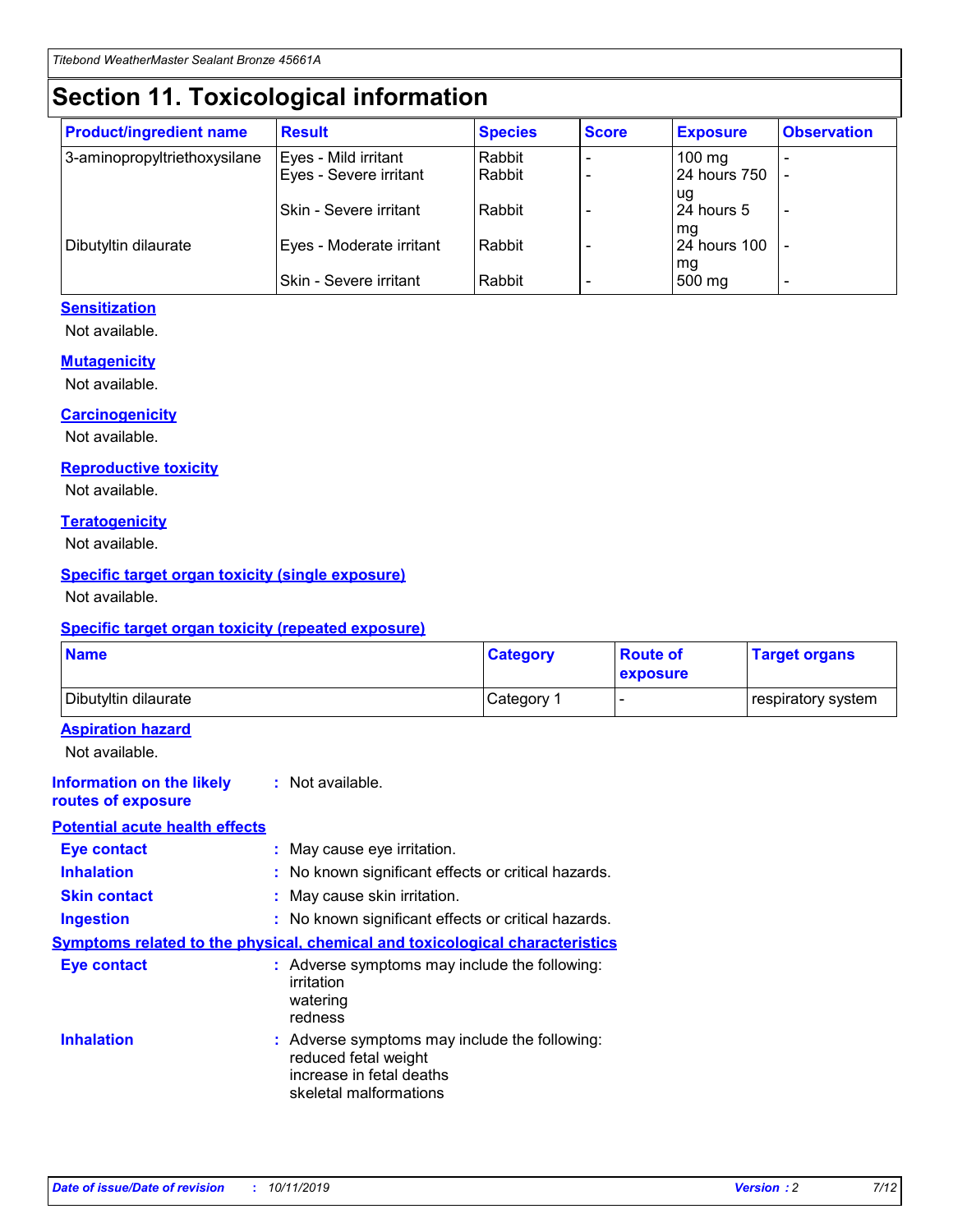*Titebond WeatherMaster Sealant Bronze 45661A*

## **Section 11. Toxicological information**

| <b>Skin contact</b>                     | : Adverse symptoms may include the following:<br>irritation<br>redness<br>reduced fetal weight<br>increase in fetal deaths<br>skeletal malformations |  |
|-----------------------------------------|------------------------------------------------------------------------------------------------------------------------------------------------------|--|
| <b>Ingestion</b>                        | : Adverse symptoms may include the following:<br>reduced fetal weight<br>increase in fetal deaths<br>skeletal malformations                          |  |
|                                         | Delayed and immediate effects and also chronic effects from short and long term exposure                                                             |  |
| <b>Short term exposure</b>              |                                                                                                                                                      |  |
| <b>Potential immediate</b><br>effects   | : Not available.                                                                                                                                     |  |
| <b>Potential delayed effects</b>        | : Not available.                                                                                                                                     |  |
| <b>Long term exposure</b>               |                                                                                                                                                      |  |
| <b>Potential immediate</b><br>effects   | : Not available.                                                                                                                                     |  |
| <b>Potential delayed effects</b>        | : Not available.                                                                                                                                     |  |
| <b>Potential chronic health effects</b> |                                                                                                                                                      |  |
| Not available.                          |                                                                                                                                                      |  |
| <b>General</b>                          | : Once sensitized, a severe allergic reaction may occur when subsequently exposed to<br>very low levels.                                             |  |
| <b>Carcinogenicity</b>                  | : No known significant effects or critical hazards.                                                                                                  |  |
| <b>Mutagenicity</b>                     | : No known significant effects or critical hazards.                                                                                                  |  |
| <b>Teratogenicity</b>                   | May damage the unborn child.                                                                                                                         |  |
| <b>Developmental effects</b>            | : No known significant effects or critical hazards.                                                                                                  |  |
| <b>Fertility effects</b>                | May damage fertility.                                                                                                                                |  |
| <b>Numerical measures of toxicity</b>   |                                                                                                                                                      |  |
| <b>Acute toxicity estimates</b>         |                                                                                                                                                      |  |
| الملحلة والمستحقق فالمرابط              |                                                                                                                                                      |  |

Not available.

## **Section 12. Ecological information**

#### **Toxicity**

| <b>Product/ingredient name</b> | <b>Result</b>                     | <b>Species</b>                       | <b>Exposure</b> |
|--------------------------------|-----------------------------------|--------------------------------------|-----------------|
| Dibutyltin dilaurate           | Chronic EC10 > 2 mg/l Fresh water | Algae - Scenedesmus<br>I subspicatus | l 96 hours      |

### **Persistence and degradability**

| <b>Product/ingredient name</b> | <b>Test</b>                                                                    | <b>Result</b>  |  | <b>Dose</b>       | <b>Inoculum</b>         |
|--------------------------------|--------------------------------------------------------------------------------|----------------|--|-------------------|-------------------------|
| Dibutyltin dilaurate           | OECD 301F<br>Ready<br>Biodegradability -<br>Manometric<br>Respirometry<br>Test | 23 % - 28 days |  |                   |                         |
| <b>Product/ingredient name</b> | <b>Aquatic half-life</b>                                                       |                |  | <b>Photolysis</b> | <b>Biodegradability</b> |
| Dibutyltin dilaurate           |                                                                                |                |  |                   | Inherent                |

### **Bioaccumulative potential**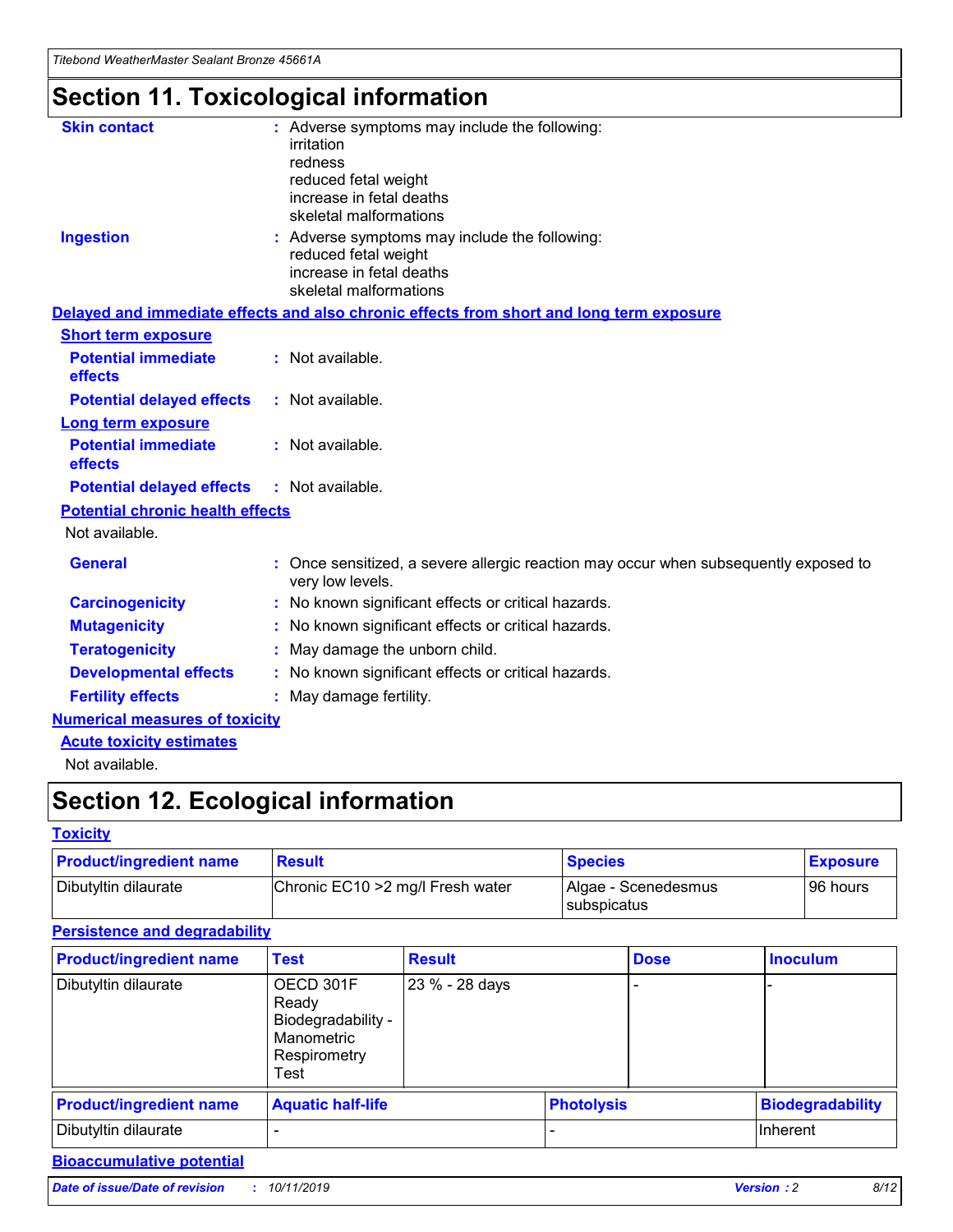## **Section 12. Ecological information**

| <b>Product/ingredient name</b>                       | ∣LoqP <sub>ow</sub> | <b>BCF</b>  | <b>Potential</b> |
|------------------------------------------------------|---------------------|-------------|------------------|
| 3-aminopropyltriethoxysilane<br>Dibutyltin dilaurate | 1.1<br>4.44         | 3.4<br>2.91 | low<br>low       |

#### **Mobility in soil**

| <b>Soil/water partition</b><br>coefficient (K <sub>oc</sub> ) | : Not available.                                    |
|---------------------------------------------------------------|-----------------------------------------------------|
| <b>Other adverse effects</b>                                  | : No known significant effects or critical hazards. |

### **Section 13. Disposal considerations**

| <b>Disposal methods</b> |  |  |
|-------------------------|--|--|

**Disposal methods** : The generation of waste should be avoided or minimized wherever possible. Disposal of this product, solutions and any by-products should at all times comply with the requirements of environmental protection and waste disposal legislation and any regional local authority requirements. Dispose of surplus and non-recyclable products via a licensed waste disposal contractor. Waste should not be disposed of untreated to the sewer unless fully compliant with the requirements of all authorities with jurisdiction. Waste packaging should be recycled. Incineration or landfill should only be considered when recycling is not feasible. This material and its container must be disposed of in a safe way. Care should be taken when handling emptied containers that have not been cleaned or rinsed out. Empty containers or liners may retain some product residues. Avoid dispersal of spilled material and runoff and contact with soil, waterways, drains and sewers.

## **Section 14. Transport information**

|                                      | <b>DOT</b><br><b>Classification</b> | <b>TDG</b><br><b>Classification</b> | <b>Mexico</b><br><b>Classification</b> | <b>ADR/RID</b> | <b>IMDG</b>              | <b>IATA</b>              |
|--------------------------------------|-------------------------------------|-------------------------------------|----------------------------------------|----------------|--------------------------|--------------------------|
| <b>UN number</b>                     | Not regulated.                      | Not regulated.                      | Not regulated.                         | Not regulated. | Not regulated.           | Not regulated.           |
| <b>UN proper</b><br>shipping name    | $\blacksquare$                      |                                     |                                        |                |                          |                          |
| <b>Transport</b><br>hazard class(es) | $\blacksquare$                      | $\overline{\phantom{a}}$            | $\blacksquare$                         | $\blacksquare$ | $\overline{\phantom{a}}$ | $\overline{\phantom{0}}$ |
| <b>Packing group</b>                 | $\overline{\phantom{a}}$            | $\overline{\phantom{0}}$            | $\overline{\phantom{a}}$               | -              | $\overline{\phantom{0}}$ | $\overline{\phantom{a}}$ |
| <b>Environmental</b><br>hazards      | No.                                 | No.                                 | No.                                    | No.            | No.                      | No.                      |

## **Section 15. Regulatory information**

#### **U.S. Federal regulations**

#### **SARA 302/304**

#### **Composition/information on ingredients**

No products were found.

**SARA 304 RQ :** Not applicable.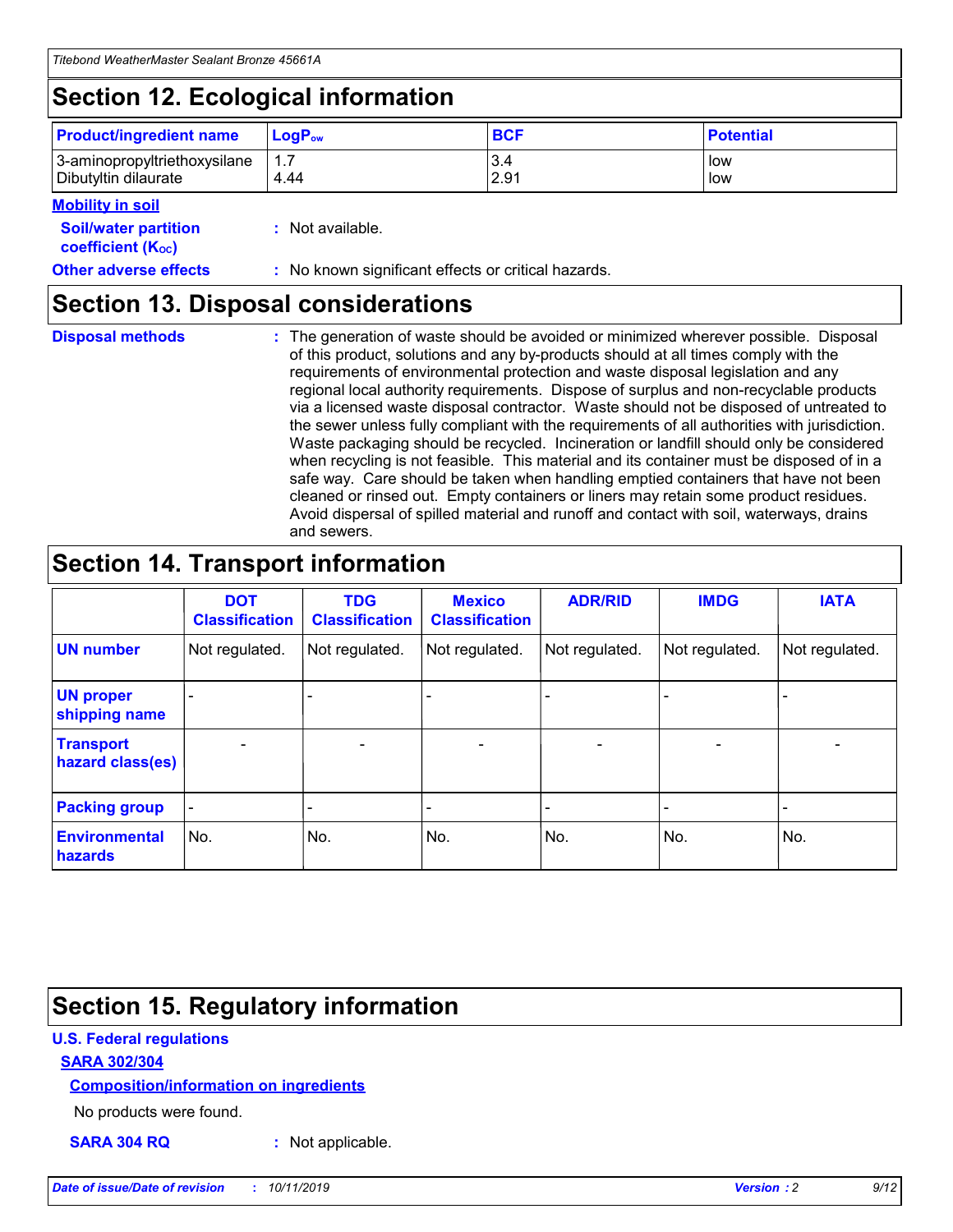## **Section 15. Regulatory information**

#### **SARA 311/312**

**Classification :** EYE IRRITATION - Category 2B SKIN SENSITIZATION - Category 1 TOXIC TO REPRODUCTION (Fertility) - Category 1B TOXIC TO REPRODUCTION (Unborn child) - Category 1B

#### **Composition/information on ingredients**

| <b>Name</b>                  | $\frac{9}{6}$ | <b>Classification</b>                                                                                            |
|------------------------------|---------------|------------------------------------------------------------------------------------------------------------------|
| 3-aminopropyltriethoxysilane | $\leq$ 3      | <b>FLAMMABLE LIQUIDS - Category 4</b><br><b>ACUTE TOXICITY (oral) - Category 4</b>                               |
|                              |               | SKIN IRRITATION - Category 2<br><b>EYE IRRITATION - Category 2A</b>                                              |
| Dibutyltin dilaurate         | ≤0.3          | ACUTE TOXICITY (oral) - Category 3<br>SKIN CORROSION - Category 1C                                               |
|                              |               | SERIOUS EYE DAMAGE - Category 1<br>SKIN SENSITIZATION - Category 1<br><b>GERM CELL MUTAGENICITY - Category 2</b> |
|                              |               | TOXIC TO REPRODUCTION (Fertility) - Category 1B<br>TOXIC TO REPRODUCTION (Unborn child) - Category 1B            |
|                              |               | SPECIFIC TARGET ORGAN TOXICITY (REPEATED<br>EXPOSURE) (respiratory system) - Category 1                          |

#### **State regulations**

| <b>Massachusetts</b> | : None of the components are listed. |
|----------------------|--------------------------------------|
| <b>New York</b>      | : None of the components are listed. |
| <b>New Jersey</b>    | : None of the components are listed. |
| <b>Pennsylvania</b>  | : None of the components are listed. |

#### **California Prop. 65**

**A** WARNING: This product can expose you to methanol, which is known to the State of California to cause birth defects or other reproductive harm. For more information go to www.P65Warnings.ca.gov.

| <b>Ingredient name</b> | No significant risk Maximum<br>level | acceptable dosage<br>level |
|------------------------|--------------------------------------|----------------------------|
| methanol               |                                      | Yes.                       |

#### **International regulations**

**Chemical Weapon Convention List Schedules I, II & III Chemicals** Not listed.

#### **Montreal Protocol**

Not listed.

**Stockholm Convention on Persistent Organic Pollutants**

Not listed.

### **UNECE Aarhus Protocol on POPs and Heavy Metals**

Not listed.

#### **Inventory list**

### **China :** All components are listed or exempted.

**United States TSCA 8(b) inventory :** All components are active or exempted.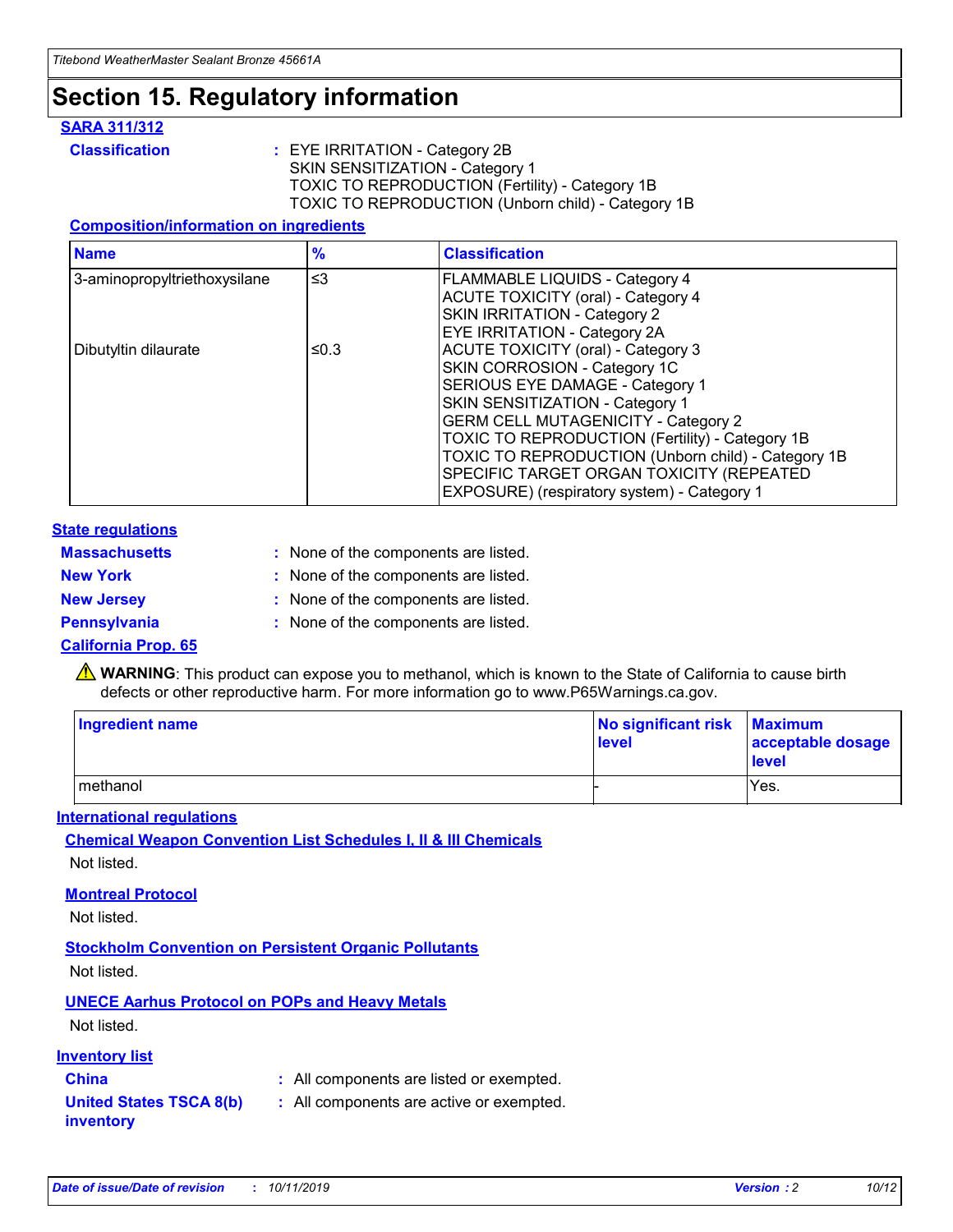## **Section 16. Other information**

**Hazardous Material Information System (U.S.A.)**



**Caution: HMIS® ratings are based on a 0-4 rating scale, with 0 representing minimal hazards or risks, and 4 representing significant hazards or risks. Although HMIS® ratings and the associated label are not required on SDSs or products leaving a facility under 29 CFR 1910.1200, the preparer may choose to provide them. HMIS® ratings are to be used with a fully implemented HMIS® program. HMIS® is a registered trademark and service mark of the American Coatings Association, Inc.**

**The customer is responsible for determining the PPE code for this material. For more information on HMIS® Personal Protective Equipment (PPE) codes, consult the HMIS® Implementation Manual.**

#### **National Fire Protection Association (U.S.A.)**



**Reprinted with permission from NFPA 704-2001, Identification of the Hazards of Materials for Emergency Response Copyright ©1997, National Fire Protection Association, Quincy, MA 02269. This reprinted material is not the complete and official position of the National Fire Protection Association, on the referenced subject which is represented only by the standard in its entirety.**

**Copyright ©2001, National Fire Protection Association, Quincy, MA 02269. This warning system is intended to be interpreted and applied only by properly trained individuals to identify fire, health and reactivity hazards of chemicals. The user is referred to certain limited number of chemicals with recommended classifications in NFPA 49 and NFPA 325, which would be used as a guideline only. Whether the chemicals are classified by NFPA or not, anyone using the 704 systems to classify chemicals does so at their own risk.**

#### **Procedure used to derive the classification**

|                                                                                                                    | <b>Classification</b>                                                                                                                                                                                                                                                                                                                                                                                                                                                                                                                                         | <b>Justification</b>                                                     |
|--------------------------------------------------------------------------------------------------------------------|---------------------------------------------------------------------------------------------------------------------------------------------------------------------------------------------------------------------------------------------------------------------------------------------------------------------------------------------------------------------------------------------------------------------------------------------------------------------------------------------------------------------------------------------------------------|--------------------------------------------------------------------------|
| EYE IRRITATION - Category 2B<br>SKIN SENSITIZATION - Category 1<br>TOXIC TO REPRODUCTION (Fertility) - Category 1B | TOXIC TO REPRODUCTION (Unborn child) - Category 1B                                                                                                                                                                                                                                                                                                                                                                                                                                                                                                            | Expert judgment<br>Expert judgment<br>Expert judgment<br>Expert judgment |
| <b>History</b>                                                                                                     |                                                                                                                                                                                                                                                                                                                                                                                                                                                                                                                                                               |                                                                          |
| <b>Date of printing</b>                                                                                            | : 4/22/2022                                                                                                                                                                                                                                                                                                                                                                                                                                                                                                                                                   |                                                                          |
| Date of issue/Date of<br>revision                                                                                  | : 10/11/2019                                                                                                                                                                                                                                                                                                                                                                                                                                                                                                                                                  |                                                                          |
| Date of previous issue                                                                                             | : 10/16/2020                                                                                                                                                                                                                                                                                                                                                                                                                                                                                                                                                  |                                                                          |
| <b>Version</b>                                                                                                     | $\therefore$ 2                                                                                                                                                                                                                                                                                                                                                                                                                                                                                                                                                |                                                                          |
| <b>Key to abbreviations</b>                                                                                        | $:$ ATE = Acute Toxicity Estimate<br><b>BCF</b> = Bioconcentration Factor<br>GHS = Globally Harmonized System of Classification and Labelling of Chemicals<br>IATA = International Air Transport Association<br>IBC = Intermediate Bulk Container<br><b>IMDG = International Maritime Dangerous Goods</b><br>LogPow = logarithm of the octanol/water partition coefficient<br>MARPOL = International Convention for the Prevention of Pollution From Ships, 1973<br>as modified by the Protocol of 1978. ("Marpol" = marine pollution)<br>UN = United Nations |                                                                          |